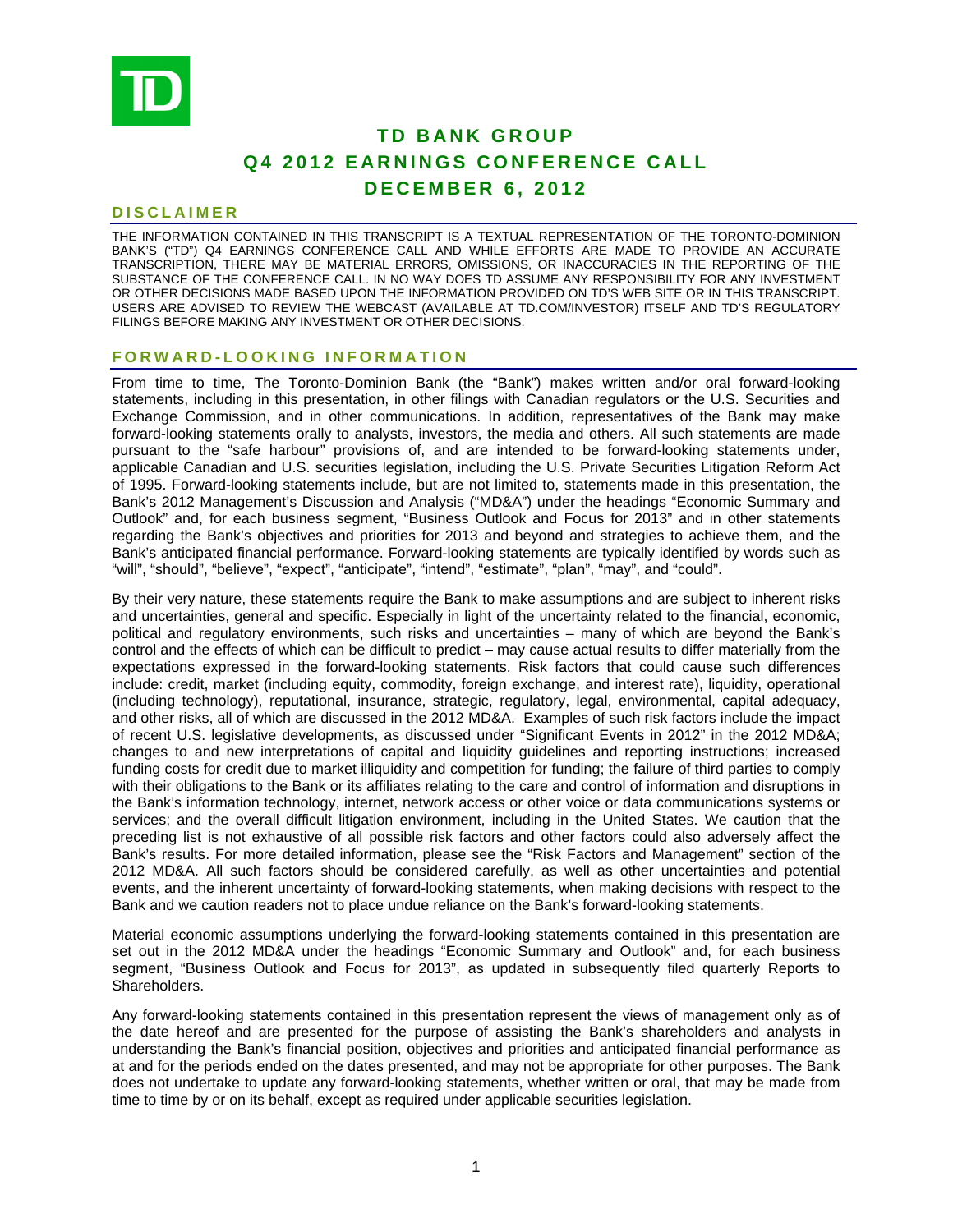## **CORPORATE PARTICIPANTS**

**Ed Clark**  *TD Bank Group – Group President & CEO* 

**Colleen Johnston**  *TD Bank Group – CFO & Group Head, Finance* 

**Mark Chauvin**  *TD Bank Group – Group Head & Chief Risk Officer* 

**Tim Hockey**  *TD Bank Group – Group Head, Canadian Banking, Auto Finance, and Credits Cards* 

**Bharat Masrani**  *TD Bank Group – Group Head, US P&C Banking* 

**Bob Dorrance**  *TD Bank Group – Group Head, Wholesale Banking* 

**Mike Pedersen**  *TD Bank Group – Group Head, Wealth Management, Insurance, and Corporate Shared Services* 

**Rudy Sankovic**  *TD Bank Group – SVP, Investor Relations* 

## **CONFERENCE CALL PARTICIPANTS**

**John Reucassel**  *BMO Capital Markets - Analyst* 

**Michael Goldberg**  *Desjardins Securities - Analyst* 

**Steve Theriault**  *Merrill Lynch Canada - Analyst* 

**Robert Sedran**  *CIBC - Analyst* 

**Brad Smith**  *Stonecap Securities - Analyst* 

**Peter Routledge**  *National Bank Financial – Analyst* 

**Gabriel Dechaine**  *Credit Suisse - Analyst* 

**Sumit Malhotra**  *Macquarie Capital Markets - Analyst* 

**Mario Mendonca**  *Canaccord Genuity - Analyst*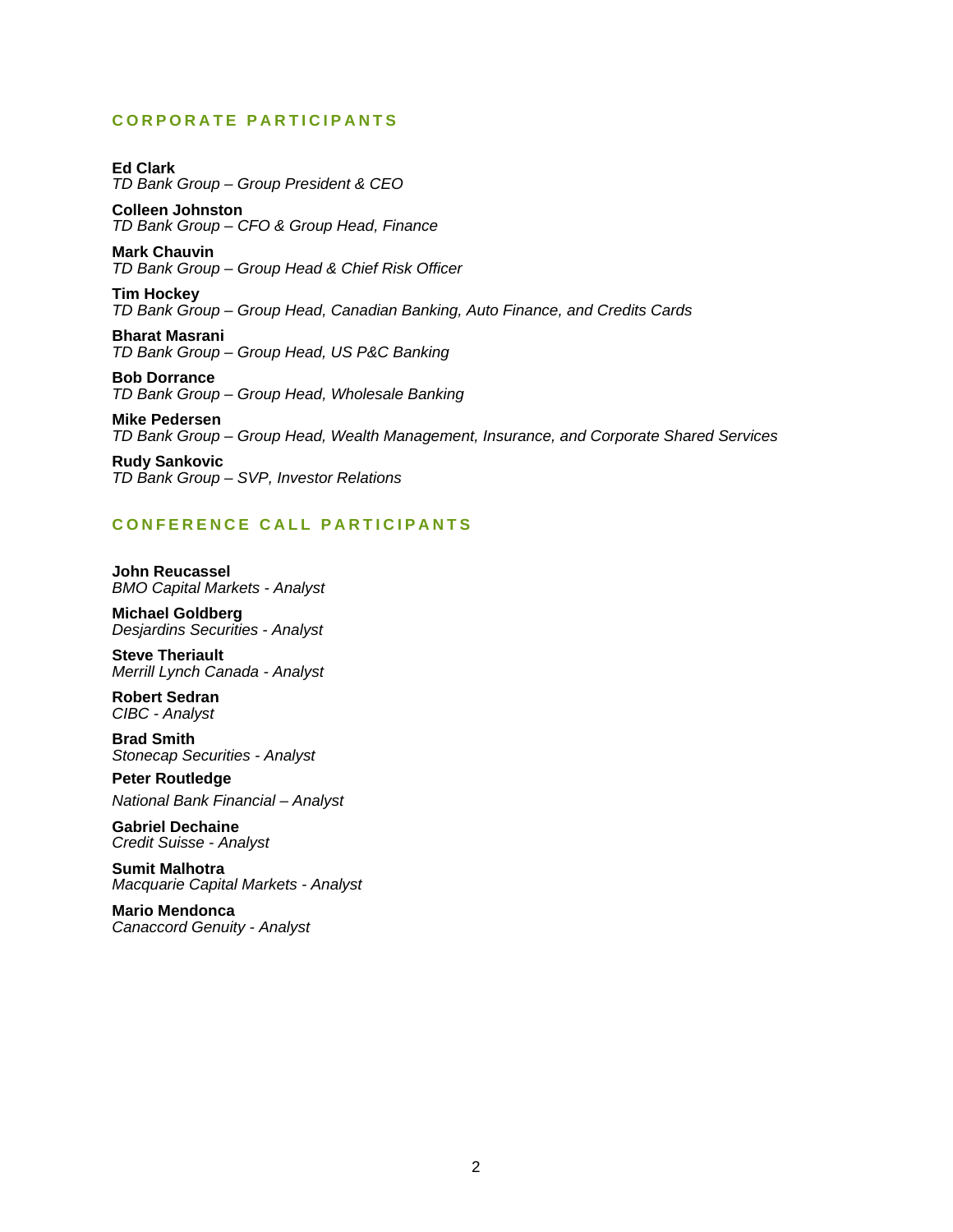## **PRESENTATION**

## **Rudy Sankovic – TD Bank Group - SVP, Investor Relations**

Good afternoon, and welcome to TD Bank Group's Fourth Quarter 2012 Investor Presentation. My name is Rudy Sankovic. I'm Head of Investor Relations for the Bank.

We will begin today's presentation with remarks from Ed Clark, the Bank's CEO, after which Colleen Johnston, the Bank's CFO, will present our fourth quarter operating results. Mark Chauvin, Chief Risk Officer, will then offer comments on credit quality. Mike Pedersen, Group Head, Wealth, Insurance, and Corporate Shared Services will also discuss the acquisition of Epoch Investment Partners that we announced earlier today. After that, we will entertain questions from those present in the room and from prequalified analysts and investors on the phone. Also present today to answer your questions are Tim Hockey, Group Head, Canadian Banking, Auto Finance, and Credit Cards; Bharat Masrani, Group Head, U.S. P&C Banking, and Bob Dorrance, Group Head, Wholesale Banking.

Please turn to slide two. At this time, I'd like to caution our listeners that this presentation contains forward-looking statements, and there are risks that actual results could differ materially from what is discussed and that certain material factors or assumptions were applied in making these forward-looking statements. Any forward-looking statements contained in this presentation represent the views of management and are presented for the purpose of assisting the Bank's shareholders and analysts in understanding the Bank's financial position, objectives and priorities, and anticipated financial performance. Forward-looking statements may not be appropriate for other purposes. I would also like to remind listeners that the Bank utilizes non-GAAP financial measures to arrive at adjusted results to assess each of its businesses and to measure overall Bank performance. The Bank believes that adjusted results provide the reader with a better understanding of how management views the Bank's performance. Additional information on items of note, the Bank's reported results, and factors and assumptions related to forward-looking information are all available in our 2012 MD&A available on td.com.

And with that, let me turn the presentation over to Ed.

### **Ed Clark – TD Bank Group – Group President & CEO**

Thanks, Rudy. And thanks, everyone, for joining us this afternoon. Now, Colleen's going to be up shortly to discuss our fourth quarter results. Let me start by sharing my thoughts on the year as a whole.

Fiscal 2012 was a very strong year for TD with all of our businesses delivering positive earnings growth despite a number of headwinds. Total earnings for the Bank were up by 10 percent. And EPS grew 8 percent, in line with our 7 to 10 percent medium-term objective. We also passed the \$7 billion mark in earnings for the first time. We achieved these results by staying on strategy and doing what we said we were going to do.

Our Canadian and U.S. personal and commercial and banking businesses recorded strong loan growth and deposit growth throughout the year, though personal loan volumes in Canada have moderated in recent quarters. We also continue to focus on growth opportunities we've identified in auto lending and credit cards.

In particular, we announced our agreement to acquire Target's U.S. credit card portfolio, which we expect to close in the first half of next year, upon receipt of regulatory approvals. This acquisition will help us meet two key objectives. It supports our strategy of optimizing our North American balance sheet and in fact will accelerate our progress on closing our loan-deposit gap in the United States by a full year. It also significantly expands our North American credit card capabilities, building on last year's MBNA acquisition.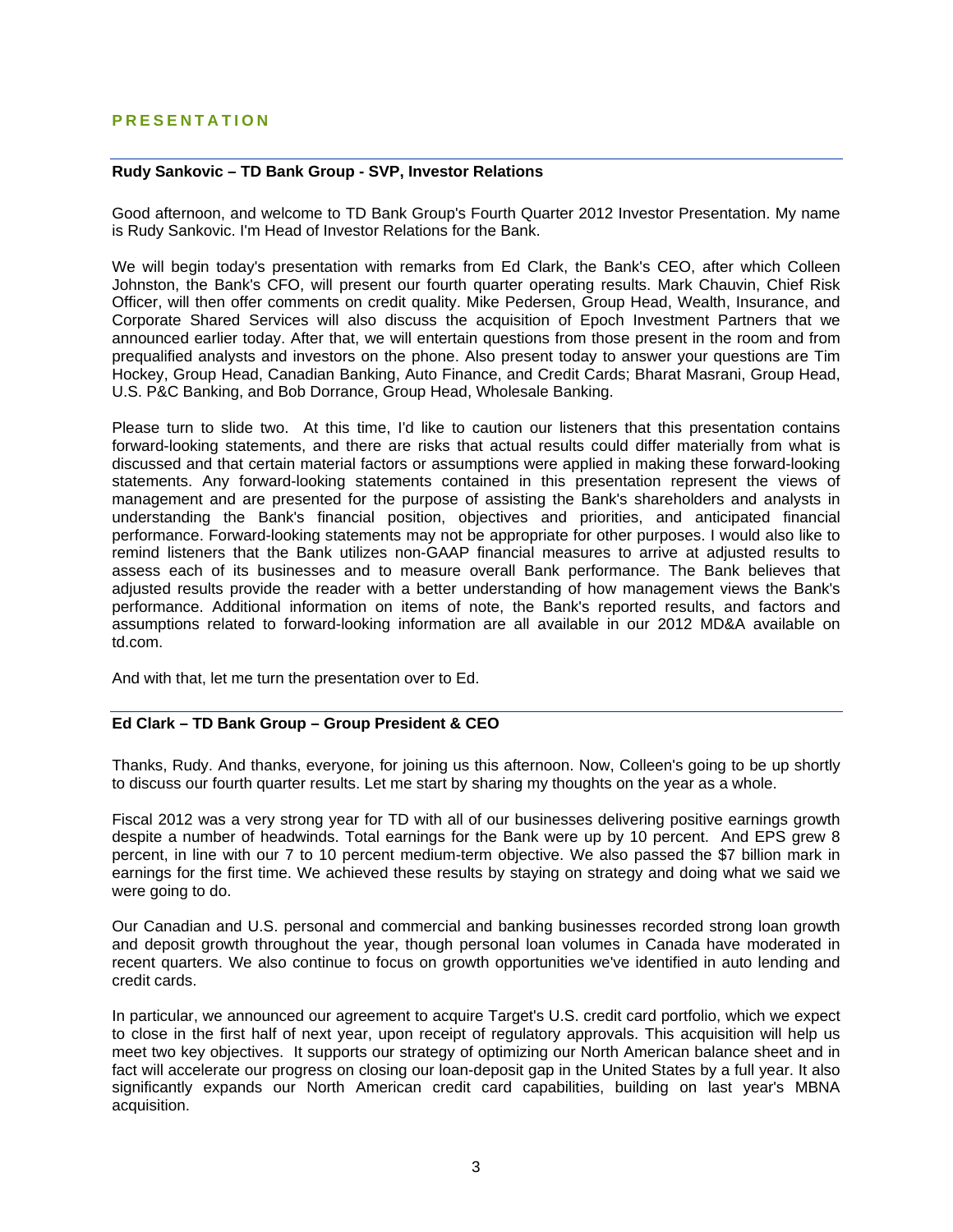Our wealth business performed well in 2012, despite difficult markets. We maintained our leadership position in direct investing. We grew our advice-based business and gathered new assets at an impressive pace.

Insurance had a disappointing finish to the year, given the additional reserves we took in relation to unfavorable developments in prior-year Ontario auto claims. However, the business's core fundamentals remain quite strong.

Wholesale finished the year on a very strong note with all of our businesses performing well in choppy markets. We maintained our top three dealer status in Canada, which included achievements in a number of areas. To highlight just a few, we were number one in equity block trading, number one in syndications, number two in corporate debt underwriting, and number three in announced M&A. We also continued to grow our franchise fixed income and foreign exchange businesses.

In addition to these good results in our business segments, we met our objective for limiting our core expense growth across the Bank to 3 percent this year by getting more efficient at what we do and reinvesting the savings in additional productivity-enhancing measures.

We also raised our dividend twice, delivering an 11 percent increase to our shareholders and increasing our target payout range while continuing to build our Basel III capital position.

Let me now look ahead to 2013. We said last year, that we would have to work hard to reach the bottom end of the 7 to 10 percent range of adjusted EPS growth. And we did. We also said, though, that we thought it would be even tougher next year. And that is still my view.

The headwinds we're facing have not abated. In the last few months, consumer loan growth in Canada has slowed, and the housing market has cooled. We're already seeing the impact on our Canadian retail bank. Persistent worry about weakness in the global economy and continued concern about the fiscal situation in Europe and the United States are keeping interest rates low, putting more pressure on margins. And the regulatory bar keeps getting raised.

On the other hand, it's important to keep a balanced view of the outlook. Even in our base case in the countries that matter to us, Canada and the United States, GDP growth is in the 2 to 2.5 percent range. There's significant upside in the United States, both in the short and the medium term. The right fiscal deal with an appropriate balance of adjustment between short-term withdrawal of stimulus and longerterm actions to address structural issues could reduce the fiscal drag implied in current forecasts. And more importantly, it could unlock the burden of uncertainty weighing on business decisions. Better growth in the United States would obviously benefit Canada.

Let me tell you what I think this means for our businesses. In Canada, we'll continue to focus on building our domestic banking business, credit card, and auto finance businesses. But, even with strong growth in these areas, I would expect to see some earnings rotation away from Canadian personal and commercial banking as a whole next year.

Our wealth business should be a source of above-average growth. With the strong asset growth we've recorded, we are well positioned to benefit from an improvement in market conditions. And with today's announcement of our agreement with Epoch Investment Partners, we have taken an important step forward with our growth strategy for wealth. Mike will provide more color on the transaction shortly. But, let me take a moment to say how excited we are about bringing Epoch into the TD fold.

We have previously indicated we'd be interested in adding asset management capability in U.S. and in global equities. And that's precisely what this acquisition does. Epoch is a successful investment manager. And we are confident that we are getting good value for money. Epoch has a strong growth track record and a culture very similar to ours. This deal will strengthen TD's wealth management business in Canada and be a pillar of our developing U.S. wealth strategy.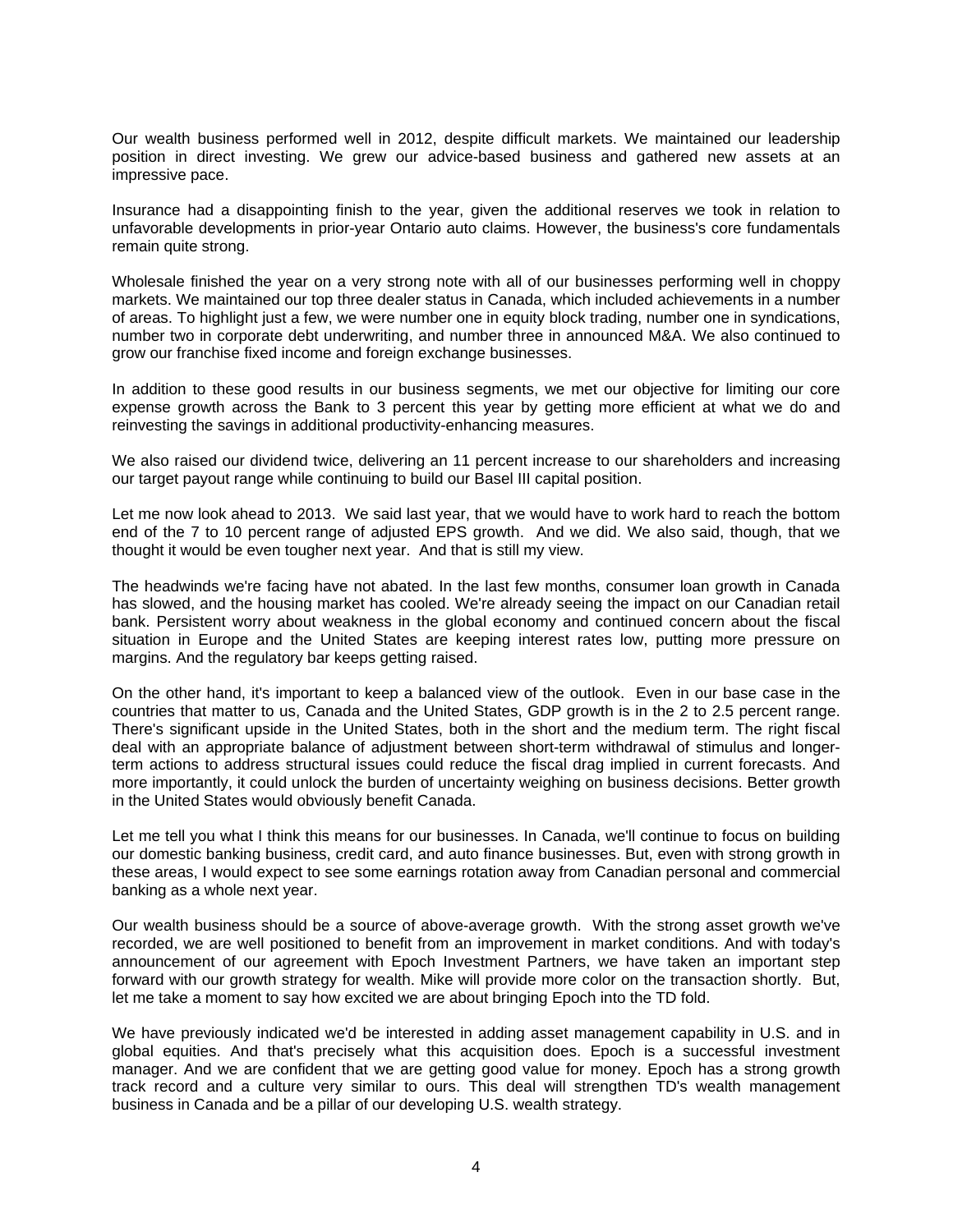On the insurance side, excluding the impact of additional reserves, our insurance business earned roughly \$600 million this year. But, with reinsurance cost rising and the possibility of higher claims costs, we are currently looking at earnings growth in the 7 to 10 percent range next year relative to this year's \$600 million run rate.

TD Bank, America's Most Convenient Bank, will be an important part of our story next year. We remain committed to our \$1.6 billion earning target for fiscal 2013. And we are confident that we can get there by leveraging our service and convenience model to keep growing market share.

In wholesale, we're continuing to focus on delivering 15 to 20 percent returns, despite higher capital requirements, while further investing in building out our franchise model.

In addition to these ambitious plans for each of our business segments, we will maintain an unrelenting focus on lowering our costs while improving our operations. That's a must in today's economic environment. We are targeting core expense growth at or below our 2012 level, which will allow us to pursue positive operating leverage while continuing to invest strategically in our businesses. It means managing our expenses aggressively. But, we are going to do this in the TD way, by rethinking and reengineering our businesses in ways that both enhance the customer-employee experience and strengthen our resilience as an organization.

Before I hand things over to Colleen, let me comment on the fact that there's been a lot of media speculation lately about acquisitions in the banking sector. Now, normally, I would not respond to media speculation. But, this is a good opportunity for me to provide an update on TD's appetite for large acquisitions in the United States because, while there's been a lot of media speculation, we're not actually aware of anything big for sale in the United States.

When we look at our U.S. personal and commercial bank, we feel very comfortable with where we are today. With the scale we have in our footprint and our proven organic growth strategy, we are not compelled to make acquisitions. And we have made that point quite consistently. In 2012, we were also very clear that we did not want to do a large transaction. Our focus was tuck-in deals and asset portfolios. And we are still interested in those.

As we look ahead to 2013, we are seeing signs of improvement in the U.S. economy that make larger deals more feasible. However, given the position of strength that we are operating from today, any prospective transaction would have to satisfy several criteria, the most important of which is that the deal meet our financial hurdles and is supported by the market, particularly if significant equity financing is required. It would be a mistake to believe that we have a bias in favor of doing a large deal. We do not. Indeed, large deals contemplate a whole set of issues. And the thresholds to do one are obviously higher.

The good news is that we have choices, organic growth by itself, organic growth plus a series of smaller deals, or the option of opportunistically taking advantage of a larger deal that might arise that fits our core strategy. Our primary focus remains organic growth. We remain cautious on acquisitions and would only do a deal, large or small, if it fit our timing and our price. We don't intend to comment further on this subject.

To close, 2012 was a very good year for TD, reflecting consistent performance on our Canadian and U.S. retail businesses and a good result from our wholesale bank. Next year brings continued challenges. But, I am confident that we have all the tools and resources we need to overcome them and continue delivering sustainable earnings growth, given our proven business model, experienced management team, and tremendous people.

Let me finish with a word to them. I am very proud of the 85,000 people who make TD a better bank and whose dedication to meeting the needs of our customers and clients was recognized by JD Power and IPSOS again this year. You are the driving force behind our success. On behalf of the board and senior executive team, thank you for all your tremendous effort.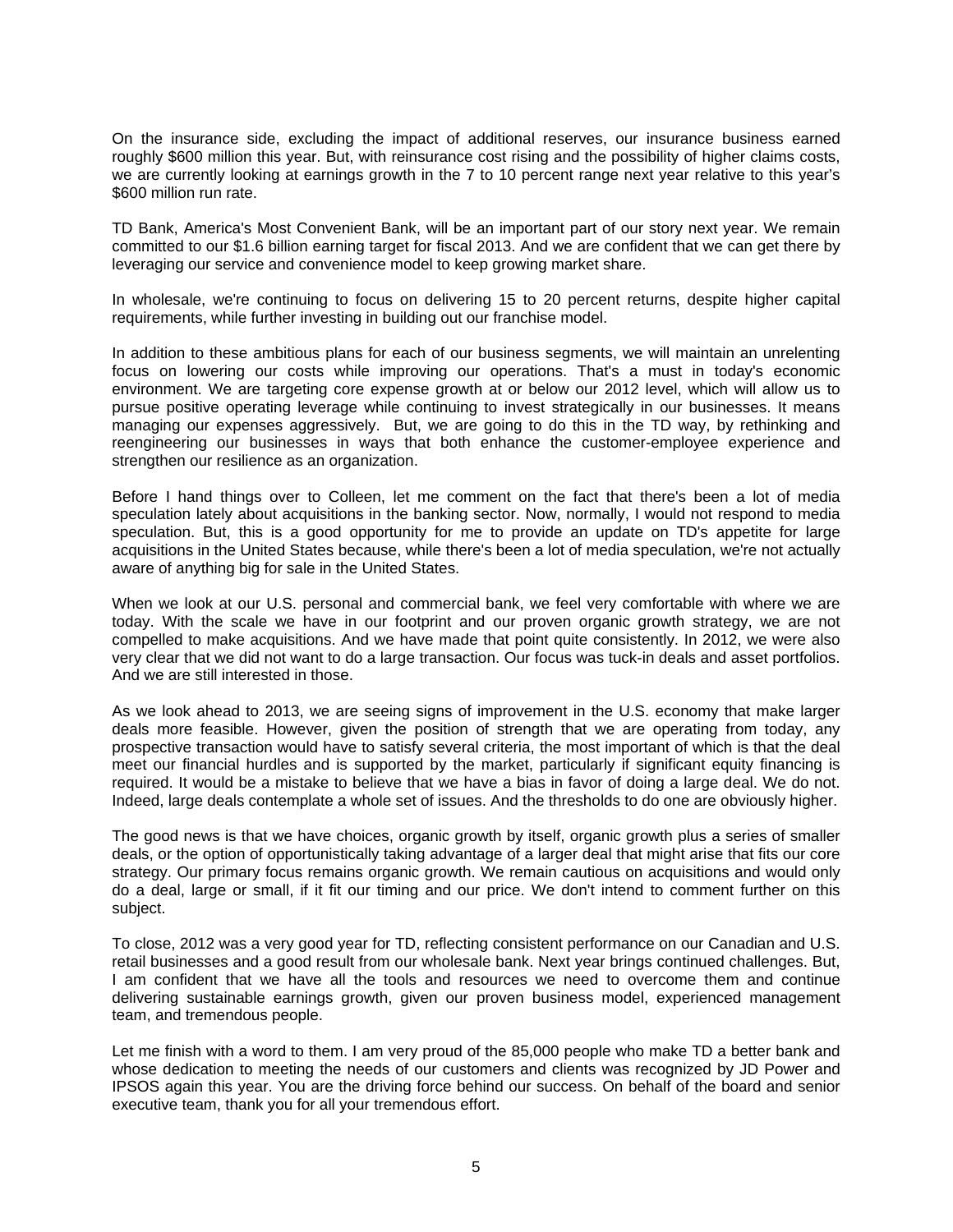I would also like to make special mention of our employees in the United States who have worked tirelessly in recent weeks to support our customers and each other through the recovery of Superstorm Sandy. You have inspired all of us with your heroic actions.

With that, let me turn the call over to Colleen.

## **Colleen Johnston – TD Bank Group – CFO & Group Head, Finance**

Thanks, Ed. And good afternoon, everyone. Let me take you through our results. Please turn to slide four. And I'll start with a brief review of the full year.

2012 total bank adjusted net income was \$7.1 billion, an increase of 10 percent from last year. And adjusted EPS was \$7.42, up 8 percent year over year. Both results are new records for TD. Earnings growth was solidly within the bank's 7 to 10 percent medium-term EPS growth objective, a good accomplishment, given the many headwinds we faced this year. In total, our retail businesses delivered adjusted earnings of \$6.2 billion, up 10 percent from 2011, and represented 88 percent of total bank earnings.

TD Canada Trust had a good year, delivering \$3.4 billion in adjusted earnings, up 12 percent over 2011, driven by good volume growth, the acquisition of MBNA, and higher fee income.

Wealth and insurance delivered good results, with earnings of \$1.4 billion, up 4 percent. Higher fee-based revenue and wealth and solid premium growth in insurance were partially offset by higher claims in insurance.

U.S. P&C delivered a record year with over \$1.4 billion in adjusted earnings U.S. dollars, up 10 percent as a result of strong loan and deposit volume growth and higher fee-based revenue, partially offset by higher expenses to support growth and the impacts of the Durbin Amendment. This 10 percent earnings growth was achieved despite the fact that the Durbin Amendment took 10 percent off the bottom line.

Wholesale banking had a good year, with earnings up 8 percent, as stronger results in core businesses were partially offset by lower security gains.

Adjusted operating leverage for 2012 was 2 percent. And we finished the year with a strong Basel III pro forma common equity Tier 1 ratio of 8.2 percent.

Overall, this was a strong year for TD.

Please turn to slide five. Looking to the quarter, our results were solid, with adjusted EPS of \$1.83, up 5 percent year over year, and total bank adjusted net income of \$1.8 billion, up 6 percent from last year.

Retail adjusted earnings of \$1.5 billion were up 6 percent. And wholesale net income of \$309 million was up 10 percent. The corporate segment loss was \$29 million, overall a solid quarter and a strong finish to 2012.

Please turn to slide six. This next slide presents our reported and adjusted earnings this quarter, with the difference due to five items of note. This quarter includes a reserve related to Superstorm Sandy, which had a \$37 million negative impact on earnings. The charge mainly reflects increased PCL on loans in the severely affected areas, plus a charge related to damages to our premises.

Please turn to slide seven. Canadian P&C had a solid quarter, with adjusted net income of \$831 million, up 10 percent from last year. Adjusted operating leverage was 2 percent this quarter, with revenues up 12 percent compared to last year and expenses up 10 percent. The acquisition of MBNA added 10 percent to adjusted revenues, 8 percent to adjusted expenses, 23 basis points to NIM, and \$91 million to PCL.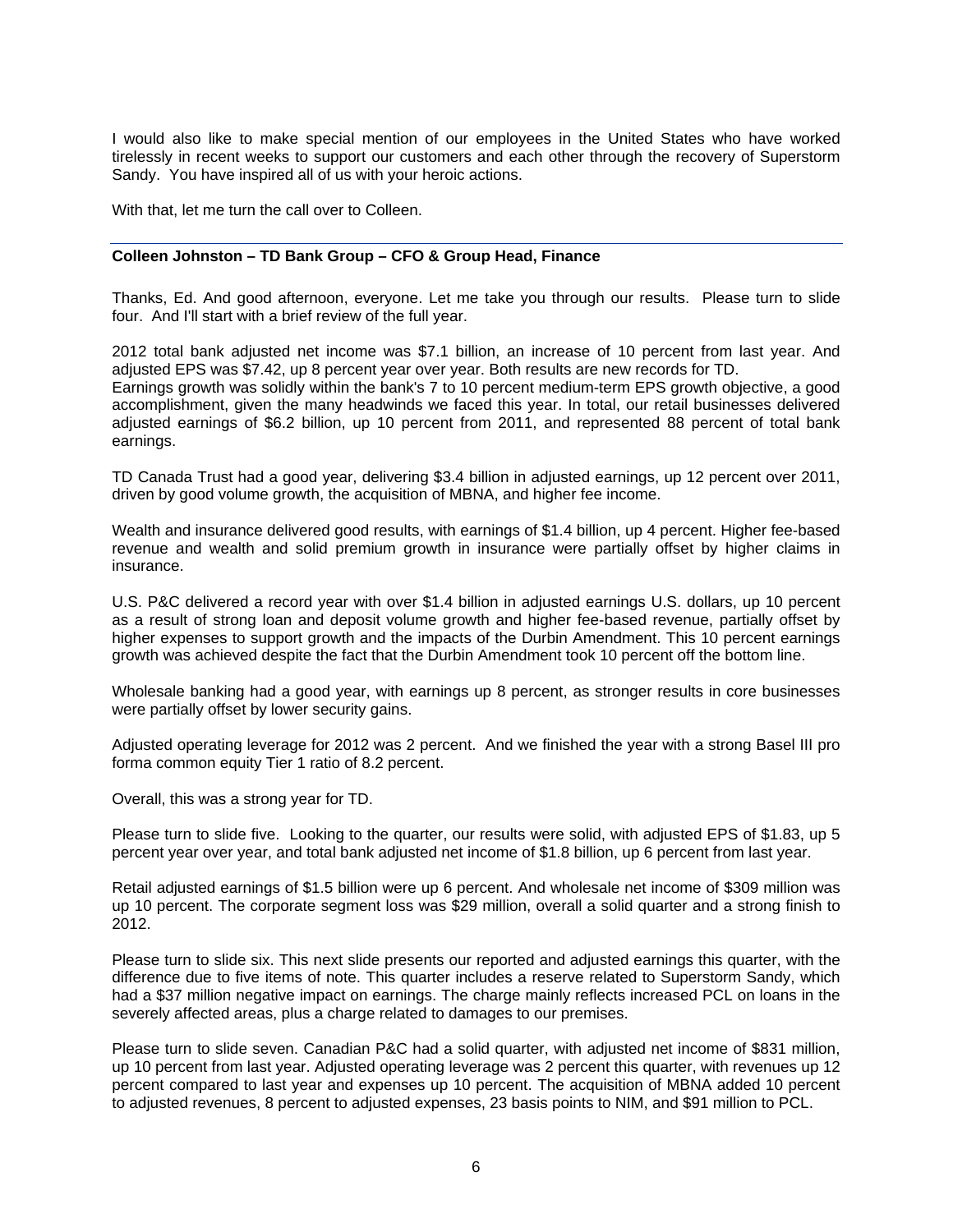Loan and deposit growth were good this quarter, with the retail business generating good but slowing lending volume growth. Real estate secured lending volumes were up 6 percent versus last year, Auto lending was up 3 percent, and all other retail volumes, excluding MBNA, were down 2 percent. Retail deposits showed strong growth, up 10 percent. Business lending growth remains very strong, up 15 percent. And business deposit growth was up 10 percent.

Expense growth was elevated in the fourth quarter due to the timing of business investments, marketing initiatives, and employee-related costs.

Credit performance remains strong, with PCL and personal banking, excluding MBNA, up 1 percent, primarily due to adjustments related to certain past-due accounts. Excluding this item, personal credit quality was strong.

Excluding the impact of MBNA, margin was down 11 basis points compared to last year due to the low rate environment, competitive pricing, and portfolio mix. Margin was down three basis points sequentially. As noted previously, we expect margins to decline by a couple of basis points per quarter in 2013.

In Q1 2013, margins may be down by approximately seven basis points as the credit mark release from the MBNA portfolio, which was embedded in NII, will not recur in 2013.

Let me briefly comment on MBNA, which was a strong contributor to earnings growth this year. The deal significantly strengthened our market share, moving us from number five to number two. And earnings were ahead of our original expectations, helped primarily by much-better-than-expected credit quality. Integration costs have been higher than expected, with \$150 to \$200 million of additional expenses expected in 2013. These costs will be shown as an item of note. Integration is scheduled to be fully complete by mid-2014.

Please turn to slide eight. The wealth business had a good quarter, while the insurance business posted a disappointing performance. Wealth earnings were up 6 percent year over year. Higher fee-based revenue from asset growth and higher net interest income from improved net interest margins were partially offset by lower transaction revenues due to decreased trading volumes. Asset growth was strong, mainly due to net new client assets.

Insurance earnings were down 37 percent year over year. Revenue declined due to unfavorable prioryear claims development in the Ontario auto market and weather-related events, partially offset by premium growth and the inclusion of MBNA. The core fundamentals of the business remain strong.

Expenses across the segment were up 1 percent. The contribution from TD Ameritrade was lower this quarter, down 6 percent on lower TD Ameritrade earnings, partially offset by increased economic ownership and a weaker Canadian dollar.

Please turn to slide nine. U.S. P&C delivered strong adjusted net income of US\$358 million for the quarter, up 23 percent from last year. The increase was primarily due to strong organic growth, lower effective tax rate, and gain on sales of securities, partially offset by the impact of the Durbin Amendment.

Average loans were up 16 percent year over year, including a 37 percent increase in residential mortgages and a 10 percent increase in business loans. And average deposits, excluding government deposits and TD Ameritrade IDAs, were up 7 percent.

NIM was 348 basis points, down 12 basis points versus last year, primarily due to the low-rate environment and strong growth in lower-margin products, especially mortgages.

We continue to remain comfortable with our previous NIM guidance of 350 to 375 basis points. Accounting noise will continue to create some bumpiness and occasionally cause us to fall outside of our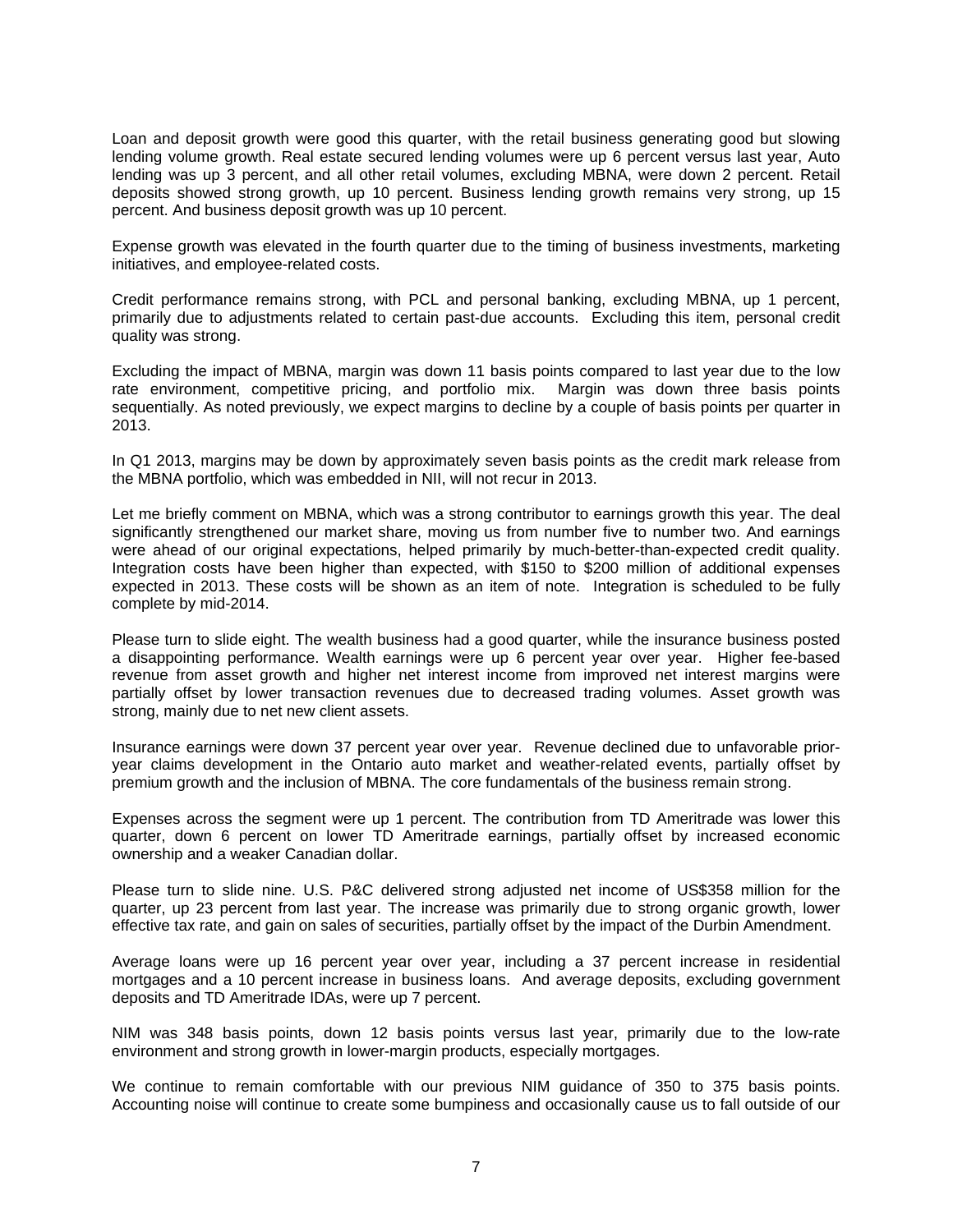range. We will continue to see deposit compression due to the low interest rate environment. But, our expectation is that loan growth will exceed deposit growth, thereby helping our NIMs. The target acquisition which we expect to close in the first half of calendar 2013 upon receipt of regulatory approvals, will increase our NIMs.

Total adjusted PCL was up 55 percent from last year, primarily due to new regulatory guidance on loans discharged in bankruptcies and timing in the acquired credit-impaired portfolio. The underlying credit quality of the loan portfolio continues to improve. Adjusted expenses were down 4 percent from elevated levels last year. During 2012, we opened 41 new stores, bringing us to 1,315 stores in the U.S.

Looking to next quarter, we are seeing some early softness in volumes and fee income associated with lower transaction levels in the aftermath of Superstorm Sandy.

Please turn to slide 10. Wholesale delivered a strong quarter in difficult markets with net income of \$309 million, up 10 percent from a good quarter last year. The increase was due to higher trading-related revenue and improved underwriting and advisory fees and reduced expenses in core businesses, partially offset by lower securities gains in the investment portfolio. Total trading-related revenue in the quarter was strong at \$316 million, which was in line with our normalized expectation of \$300 million per quarter.

Noninterest expenses were down 5 percent compared to last year, due to lower infrastructure costs and legal provisions. Annualized ROE for the quarter was strong at 30.3 percent. We continue to target medium-term ROEs in the 15 to 20 percent range, despite higher capital requirements.

Please turn to slide 11. On an adjusted basis, the corporate segment posted a loss of \$29 million in the quarter. Results were down from last year due to higher net corporate expenses, largely offset by the favorable impact of other items, including tax. The loss in corporate was below our guidance, due to positive treasury and hedging-related results.

I won't be providing a range for corporate segment going into 2013. As you've observed, the corporate segment is inherently difficult to predict. And the number can be somewhat volatile. Having said this, going forward, I expect the quarterly loss on average will exceed the average of 2012 but will likely come in below my prior guidance.

Please turn to slide 12. We continue to focus on slowing the rate of expense growth to position us for the revenue headwinds of the slow growth economy and the sustained low interest rate environment. Our focus is on initiatives that will permanently improve efficiency, making productivity a competitive advantage for TD.

At the all-bank level, Q4 adjusted expenses were up 8 percent versus Q3. This is consistent with the pattern of higher Q4 expenses seen in past years, which has been followed by a drop off in expenses in the first quarter of the next year. As mentioned in Q3, elevated expense levels in the fourth quarter were primarily due to business volume and seasonality, higher project and initiative spend, and marketing campaigns. Excluding expenses added by recent acquisitions and foreign exchange, adjusted expenses grew by 3 percent in 2012, in line with our target growth rate.

Next year, we're targeting a rate of expense growth at or below the rate of growth in 2012. In order to achieve this goal, all parts of TD are participating in our productivity agenda. And we're integrating expense best practices into their businesses. Key levers for 2013 will be lowering our cost from external vendors through sourcing and procurement, optimizing branch and store resources relative to volumes across our network, and process improvements that will make it easier to deliver a leading customer and employee experience.

Within the tighter expense framework, we continue to invest in our branch network, adding 65 new branches and stores this year, 24 in Canada and 41 in the United States. And we plan for higher project and initiative spend in 2013.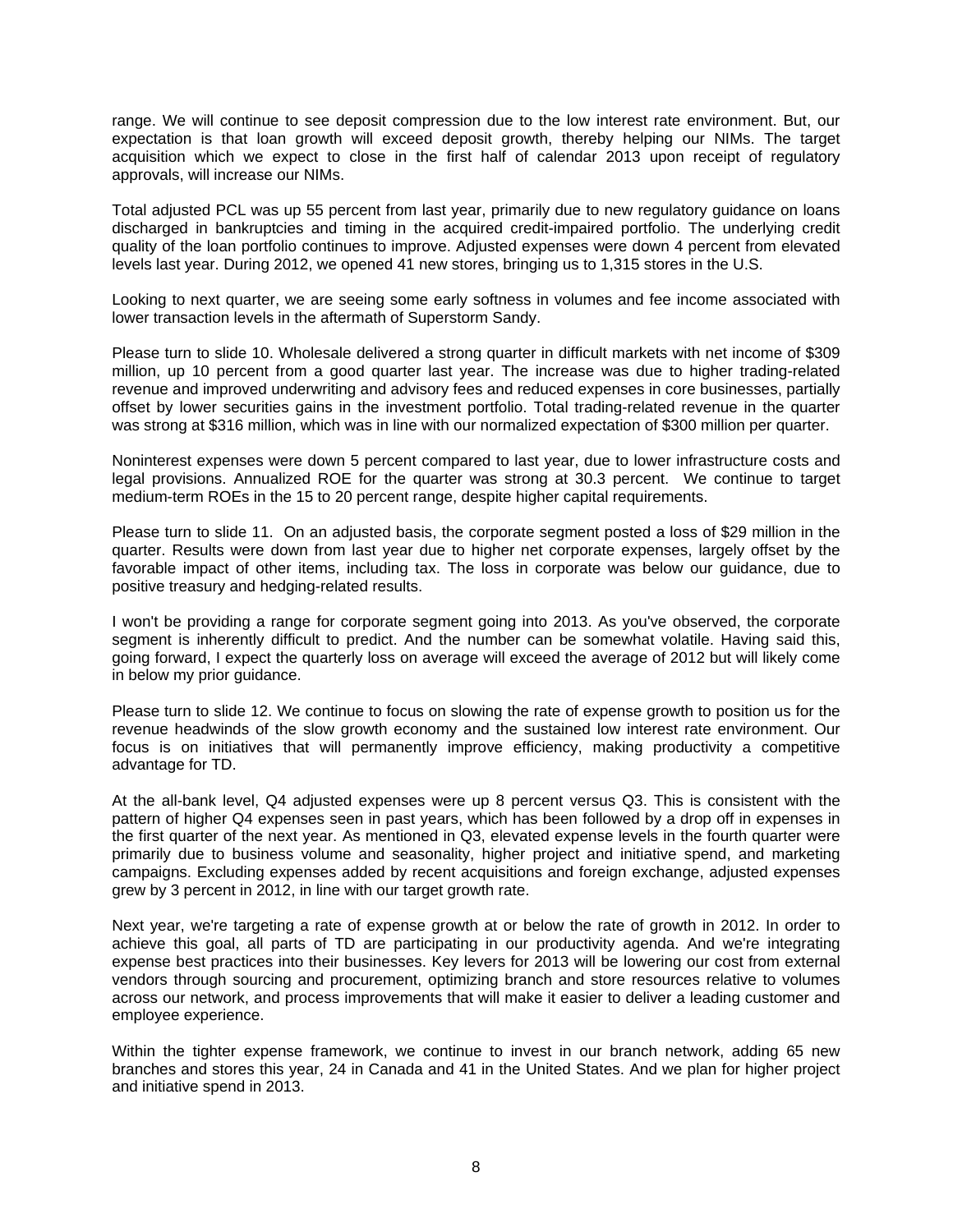Please turn to slide 13. Looking at capital, our fourth quarter Tier 1 capital ratio was 12.6 percent. And our pro forma Basel III ratio was 8.2 percent. We are well positioned for the evolving regulatory environment. With that, I'll turn the presentation over to Mark.

## **Mark Chauvin – TD Bank Group – Group Head & Chief Risk Officer**

Thank you, Colleen. And good afternoon, everyone.

Please turn to slide 14. As a reminder, the debt securities classified as loans and the acquired creditimpaired loan portfolios have been excluded from the credit slides.

Setting aside one-time items, which I will discuss in a minute, our Canadian credit quality remains strong, while the U.S. portfolio continues to improve.

There were three one-time items that have led to some noise this quarter.

First, our Canadian personal results reflect an adjustment related to past due HELOC accounts. The impact of the adjustment is a \$162 million increase in gross impaired loans and a \$22 million increase to PCL. With an average current loan to value of 53 percent, we expect ultimate losses on the newly impaired HELOC accounts to be minimal.

Secondly, in line with recent guidance from U.S. regulators, a small portion of our performing U.S. personal loans have been reclassified to nonperforming status. The change was made to reflect cases where a loan has been discharged through bankruptcy proceedings, but where our borrower continues to make payments. The regulatory guidance requires that we classify the loan as impaired and write it down to the value of its collateral, which is also consistent with accounting standards. The impact of the change was a \$49 million increase to gross impaired loans and a \$30 million increase to PCL. As these largely consist of long-standing loans that have always made their payments, we expect to recover a substantial portion of this amount as the loans continue to pay down.

Thirdly, in response to the devastation caused by Superstorm Sandy, we have taken a one-time provision of \$54 million. This amount is not reflected in our credit slides but is listed as an item of note in the supplemental information package. Early indications are that our customers are well insured. And we think it's unlikely that this number will be exceeded.

In conclusion, we do not consider these events to be an early indicator of future challenges in our credit portfolios. Now, I'd like to turn the presentation over to Mike.

#### **Mike Pedersen** *– TD Bank Group – Group Head, Wealth Management, Insurance, and Corporate Shared Services*

Thanks, Mark. We're on slide 15.

So, let me begin by reiterating that TD's wealth strategy is focused on organic growth, primarily by targeting existing TD customers in both our Canadian and U.S. retail and commercial banking businesses. But, as Ed said, we have said since last year that we would be interested in acquiring an asset management firm with strong U.S. and global equities capabilities. And Epoch provides us with deep global and U.S. equities expertise, which we think will be very important to our clients going forward. It's also highly complementary to TD's existing strengths in fixed income and Canadian securities.

Epoch has grown their AUMs every year since their inception, including right through the financial crisis. They have an extremely experienced management team, a highly disciplined investment process, and a proven track record of delivering strong risk-adjusted returns for their clients. So, the strategic rationale for this combination is simple. For TD, we immediately and significantly strengthen our U.S. wealth business.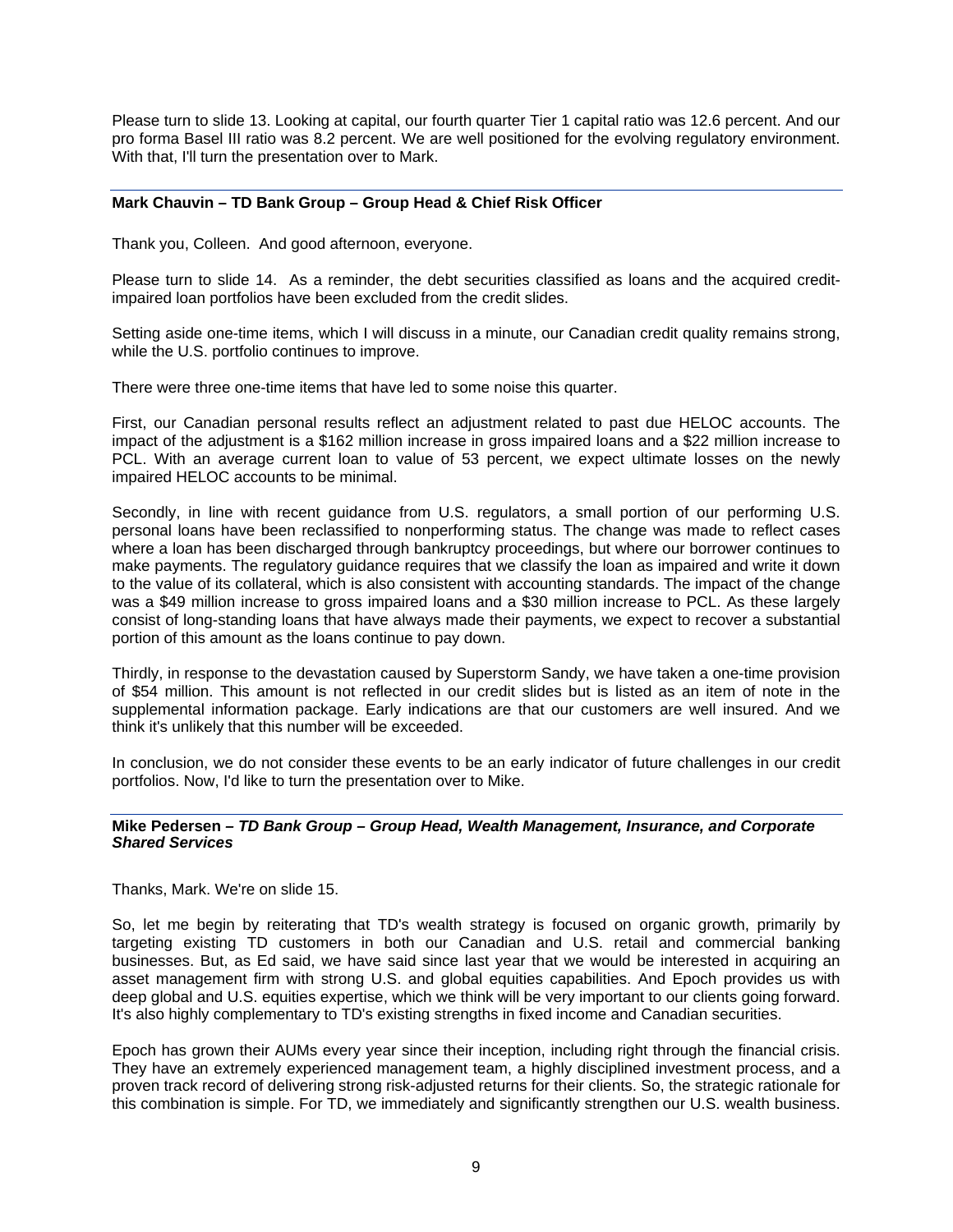And we also broaden our offer for both retail and institutional clients in Canada. For Epoch, it strengthens an already strong business model. But, maybe most importantly, we believe our cultures are strongly aligned.

From a financial perspective, the deal will enable both businesses to grow faster. We expect the transaction to have minimal earnings impact in 2013 and to be accretive in 2014. We plan to fund the purchase with cash. And we expect it to have minimal negative impact on our Basel III common equity Tier 1 capital ratio as well.

So, to sum up, we're extremely pleased with today's announcement. We believe it's great news for Epoch's clients, for TD's clients, and for our shareholders. Rudy?

## **QUESTION AND ANSWER**

### **Rudy Sankovic – TD Bank Group - SVP, Investor Relations**

Great. Thank you very much, Mike. We will now open it up for questions. To give everyone a chance to participate, please keep to one question and then re-queue if we have time. For those participating in person, can I ask you to identify your name and firm before asking your question? And before ending the call today, I will ask Ed to offer some final remarks. So, why don't we get started with questions from the room, please? John?

#### **John Reucassel – BMO Capital Markets – Analyst**

Sure. I'll start it off. John Reucassel, BMO Capital Markets. I know you don't want to answer questions on large acquisitions. So, I'm going to try and ask one anyway. When you say it has to meet strategic priorities, is that in the end market presumably? And how does that roll in, how do you view your investment in TD Ameritrade as part of helping to fund a large transaction? And then maybe tie in how you feel - you talk about the U.S. getting better. But, the regulatory environment seems to be uneven, to Tarullo's comments last week about solo capital, those type of things, could you put that in context, please?

## **Ed Clark – TD Bank Group – Group President & CEO**

I guess just to repeat, in a sense, start with, and then I'll try to pick up your points. I think the point that we're making is that - we've made all along is, we do not need to acquire banks in order to grow in the United States because we have such a powerful organic growth model. And we've been growing branches, more than 40 new stores this year. And we've had 8 percent deposit growth this year, 16 percent loan growth. You don't take a machine like that and say, "Boy, you need to do something to get it to kick start it." We've got a fantastic machine. So, we don't need to do bank acquisitions.

A second point is at least we're not aware of any large bank that's for sale today. So, we're talking about a hypothetical situation. But, there has been so much media comment about it that you have to sit there and say, "Okay." I guess the question that, maybe we're hoisted on our own petard. We said clearly to the market what our focus was for 2012. I guess the question is perpetually that. So, for the next 10 years, are we saying we'll never do a large deal? And I think we said we get to get ourselves off that petard and say, "Clearly, if a large deal came up, it would be irresponsible to say, 'No matter what price, no matter what our situation, we would absolutely never look at it.'" But, what we are clearly saying is, "Large deals have a much higher threshold than any other deal because they involve a deal of complexity. And you have to be practical. A large deal requires some financing, depending on the size of the deal. And if the market doesn't like that, then you can't go do the deal. So, there's a practical limit that's put on by the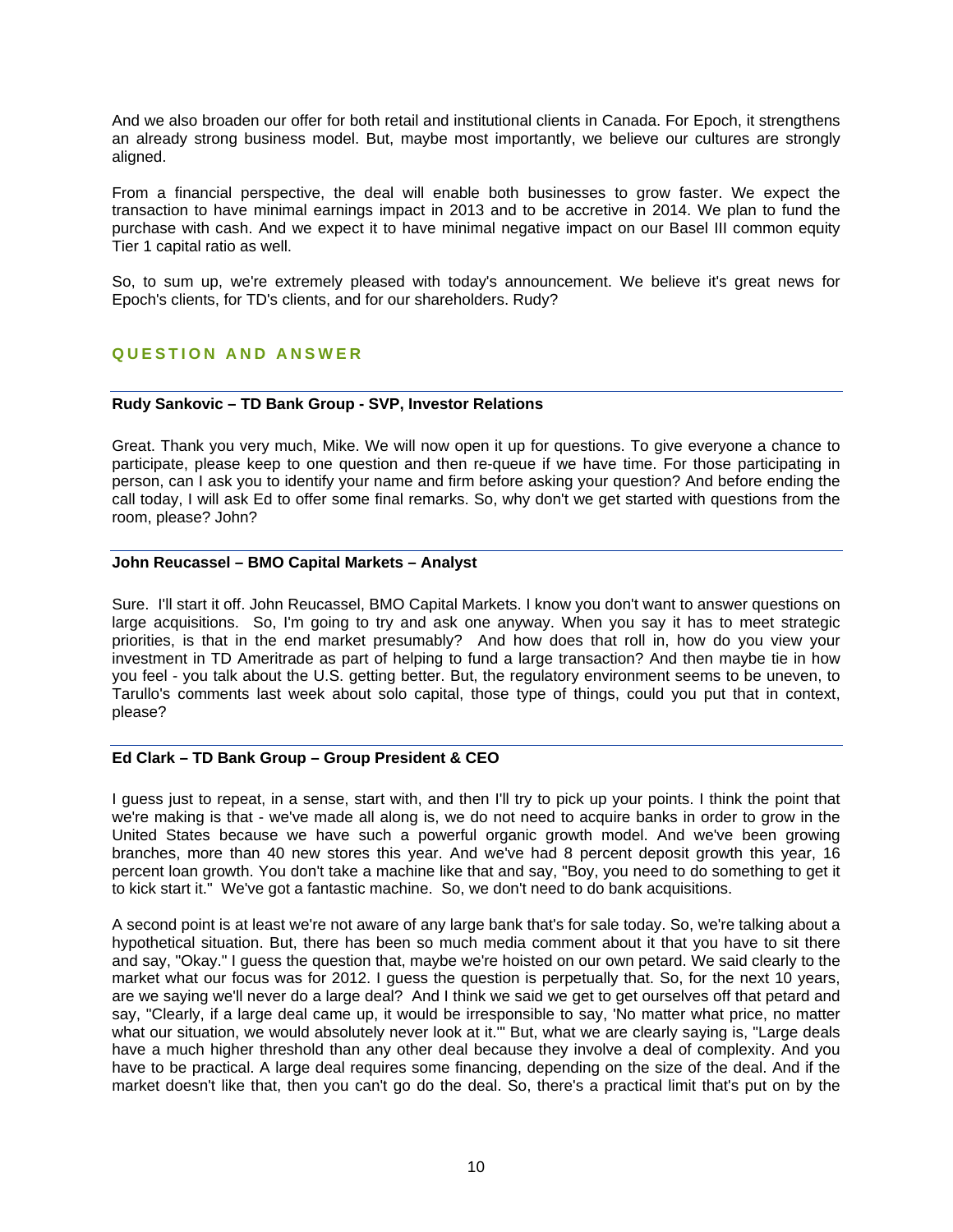market. But, I think we're trying to tell people, "Chill out a little here. There's nothing for sale. And we're not chasing large deals. And then we'll see when the world comes whether we look at it."

I think we would look at TD Ameritrade in a completely different way. We don't put the two together and say, we've always liked the TD Ameritrade space. I think it's obviously been a tough space over the last few years. The remarkable thing is how well TD Ameritrade is. It's growing its assets about twice as fast as its competitors. And so, it's been able to hold its earnings together because it's been able to grow its volumes and offset any margins. And so, , we think, when we look at that, that this is a pretty attractive option. And we don't know why - I wouldn't put the two together.

As to Tarullo, we wouldn't anticipate, we running our U.S. entities, whether they're TD Securities or TD Ameritrade or TD Bank, America's Most Convenient Bank, we capitalize them, on a fully implemented Basel III standard. And at this stage, certainly, we have no indication that, when they put these holding companies together, the rules for those will be significantly different than what a Basel III would lead you to do. And we're already capitalized to that.

### **Rudy Sankovic – TD Bank Group – SVP, Investor Relations**

Next question, please. Thank you, John. Mike?

#### **Michael Goldberg – Desjardins Securities – Analyst**

Michael Goldberg, Desjardins Securities.

Just want to follow up on that question. I'm going to misbehave also. And then I have my own question. You said, Ed, that you have several criteria for anything big, including support from financial markets. How would in advance that you would have that support from financial markets if we didn't know what it was that you were planning to do, or is there some other thing that you're getting at that would give you that indication that you'd have that support?

### **Ed Clark – TD Bank Group – Group President & CEO**

It's pretty sneaky ride in on a question that I wasn't going to answer and then say, "I'd like to ask one, too." But, I think the simple answer, no, there's nothing sneaky or complicated in this. I believe that we have the best leader of a security dealer, certainly in Canada, and one of the best in the world. And I think Bob can tell me exactly what kind of deal and price the market would support or not. You don't have to go out and test the market to find that answer. I think the answer will be fairly evident to us.

### **Michael Goldberg – Desjardins Securities – Analyst**

Okay. Let me get to my original question. And it's about insurance and the weakness that you had this quarter. How much did higher claims, adverse development, and these factors in dollar terms actually impact the pretax contribution from insurance this quarter? And of that, how much of that was from claims? Of that, how much of that was from adverse development? And what gives you confidence that there won't be further adverse development?

#### **Mike Pedersen** *– TD Bank Group – Group Head, Wealth Management, Insurance, and Corporate Shared Services*

I can try. The way we think about the year, Michael, is that insurance is a business with a fair bit of cyclicality. So, normalized earnings this year might've been around \$600 million, so 150 a quarter. This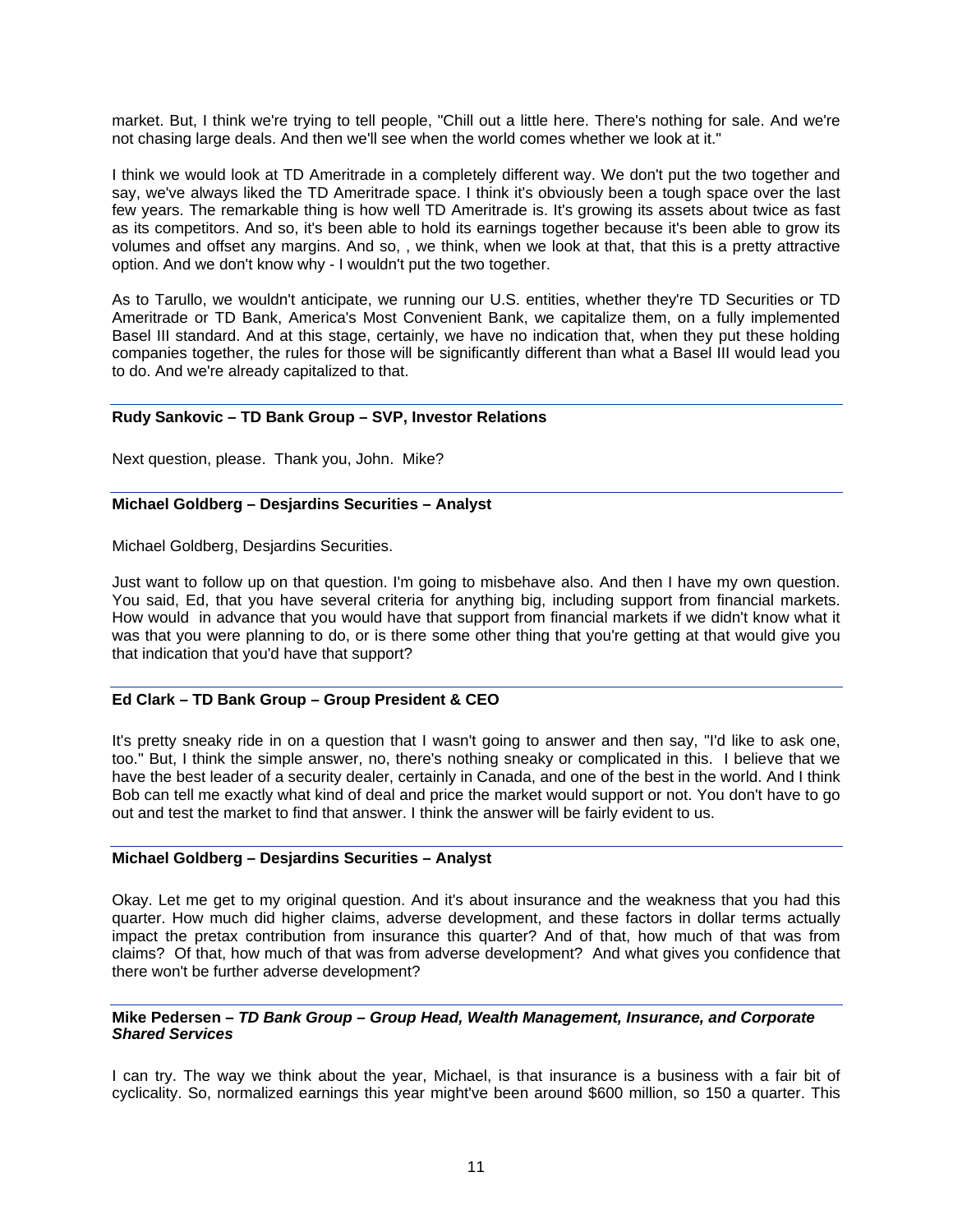obviously hit us in the fourth quarter. You can see from the numbers that the full-year impact of the adverse development compared to 2011 was about \$131 million. And in terms of the quarter, it was probably roughly two-thirds adverse development and one-third the weather-related events. There were four big storms in August. That's more than we would normally expect. Three big storms in August, sorry, and Superstorm Sandy in the last bit of the year.

## **Michael Goldberg – Desjardins Securities – Analyst**

You're confusing me in talking about two-thirds from this and one-third from that. Can you just give it to me in dollar terms?

#### **Mike Pedersen** *– TD Bank Group – Group Head, Wealth Management, Insurance, and Corporate Shared Services*

Well, we don't disclose the amount of the CATS and the severe weather events. So, I'd rather not do that. But, , if you think about the fourth quarter and think about it in normalized earnings terms of, say 150, think about the difference, two-thirds the impact, adverse development, one-third the impact, the severe weather events.

## **Rudy Sankovic – TD Bank Group - SVP, Investor Relations**

Good. Thanks, Michael. Next. Anyone else in the room? Okay. So, why don't we turn to the phones. Operator, could you start us off, please?

### **Operator**

Your next question comes from the line of Steve Theriault from Bank of America. Please go ahead.

## **Steve Theriault** *- Merrill Lynch Canada - Analyst*

Thanks very much. A question for Mike Pedersen or maybe for Ed on Epoch. Can you talk a little bit about how autonomous you expect Epoch to remain from TDAM? Also, how long do you have the key parties at Epoch locked up for, so to speak? And can you tell me what the mix of AUM is at Epoch, U.S. versus non-U.S.?

#### **Mike Pedersen** *– TD Bank Group – Group Head, Wealth Management, Insurance, and Corporate Shared Services*

On the question of autonomy, this is an extremely well-run business. It has been successful in growing, as I said, every year, including through the crisis, extremely experienced management team. In these types of acquisitions, what you're buying is the management team. So, we expect them to continue to run the business as they have, with the obvious caveat that they will do so within the framework of TD's governance and risk paradigms. They will work very closely with TD Asset Management.

There are some synergies that we will be able to realize. For example, we have some third-party advisory mandates that we are going to be able to bring in house. There are certain things that are being done inside TD Asset Management in Canada now that we will likely ultimately have Empire doing. So, I think the answer is that we're going to try to interfere as little as possible with the obviously successful formula that Epoch has.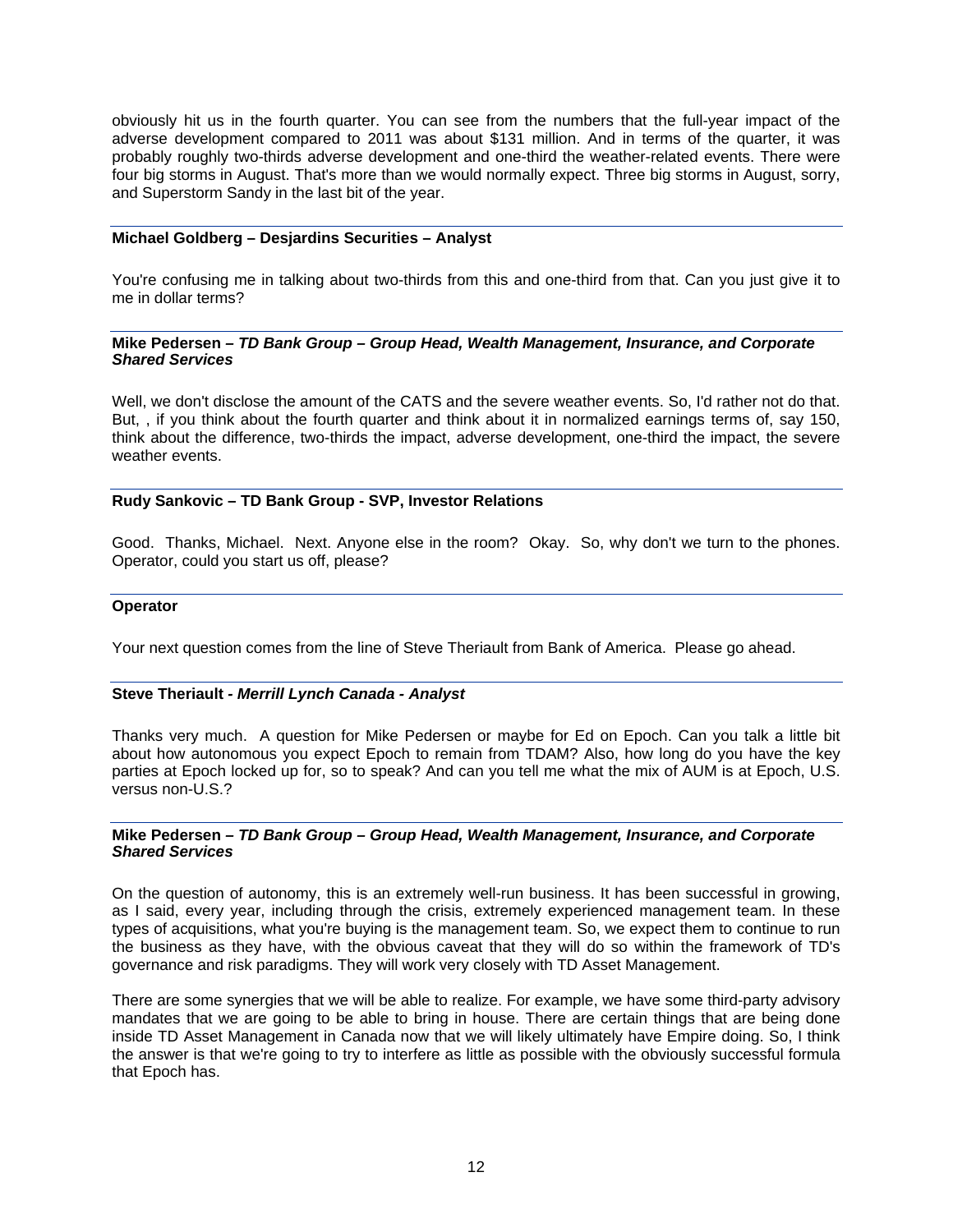## **Ed Clark** *– TD Bank Group – Group President & CEO*

Just to underscore what Mike said, I think, when you buy an asset like this, you want to leave it alone. I think the one thing that we will do is help it grow more because there is business that we can send its way. But, the key is that Epoch will stand as an entity and grow itself. And I think it'll just grow faster with the business that we can roll to it naturally.

## **Rudy Sankovic – TD Bank Group - SVP, Investor Relations**

Okay. Thanks, Steven. Next question, please?

#### **Operator**

Your next question comes from Robert Sedran from CIBC. Please go ahead.

### **Robert Sedran** *- CIBC - Analyst*

Hi there, and good afternoon. A question on the margin I guess in the U.S. I gather Target is going to materially change the guided range, Bharat. But, without that, you're at the low end or even slightly below the low end of your 350 to 375 range. So, given the structural challenges that there are on the margin, how can you be comfortable that this range is - or this quarter is about as low as it gets? Is there anything unusual in the quarter that may reverse going into next year?

## **Bharat Masrani** *– TD Bank Group - Group Head, U.S. P&C Banking*

No, Robert. As we talked previously, this number will be volatile. Once in awhile, we will reach, the range that I put out. But, just to understand the dynamic of the business, on the deposit side for sure, there is compression, zero rates in the U.S. But, the offsetting side for us is that, as Ed talked about it earlier and Colleen mentioned as well, you've got a very good organic growth numbers for our loan business. We grew our loan 16 percent. And that helps us on the margin side, obviously.

But, I guess, Robert, you're asking me to look forward. I think the key point here, and I know this is what probably people are thinking is, what does this do, given the volatility in this number regarding the \$1.6 billion target that we've set out there? I can tell you, I continue to be committed to that target. I'm comfortable with that target. When you look at the Target acquisition, the portfolio will help us as well as de novo strategies. You've seen the numbers we've delivered. We opened 41 stores. We plan to open 35 more next year. Colleen talked about the productivity agenda that applies to the U.S. as well. So, overall, when I look at it, yes, there will be volatility in this number. But am I comfortable? Am I committed to the target we've set out? Absolutely. So, I think that's probably a wider perspective as to how you should look at this.

#### **Mike Pedersen** *– TD Bank Group – Group Head, Wealth Management, Insurance, and Corporate Shared Services*

Rudy, if I can just jump in, I failed to answer the second part of the previous question around retention of the team at Epoch. There are very strong retention mechanisms in place. We have five-year contracts in place for the most senior people in the organization and retention mechanisms for every single employee in the company.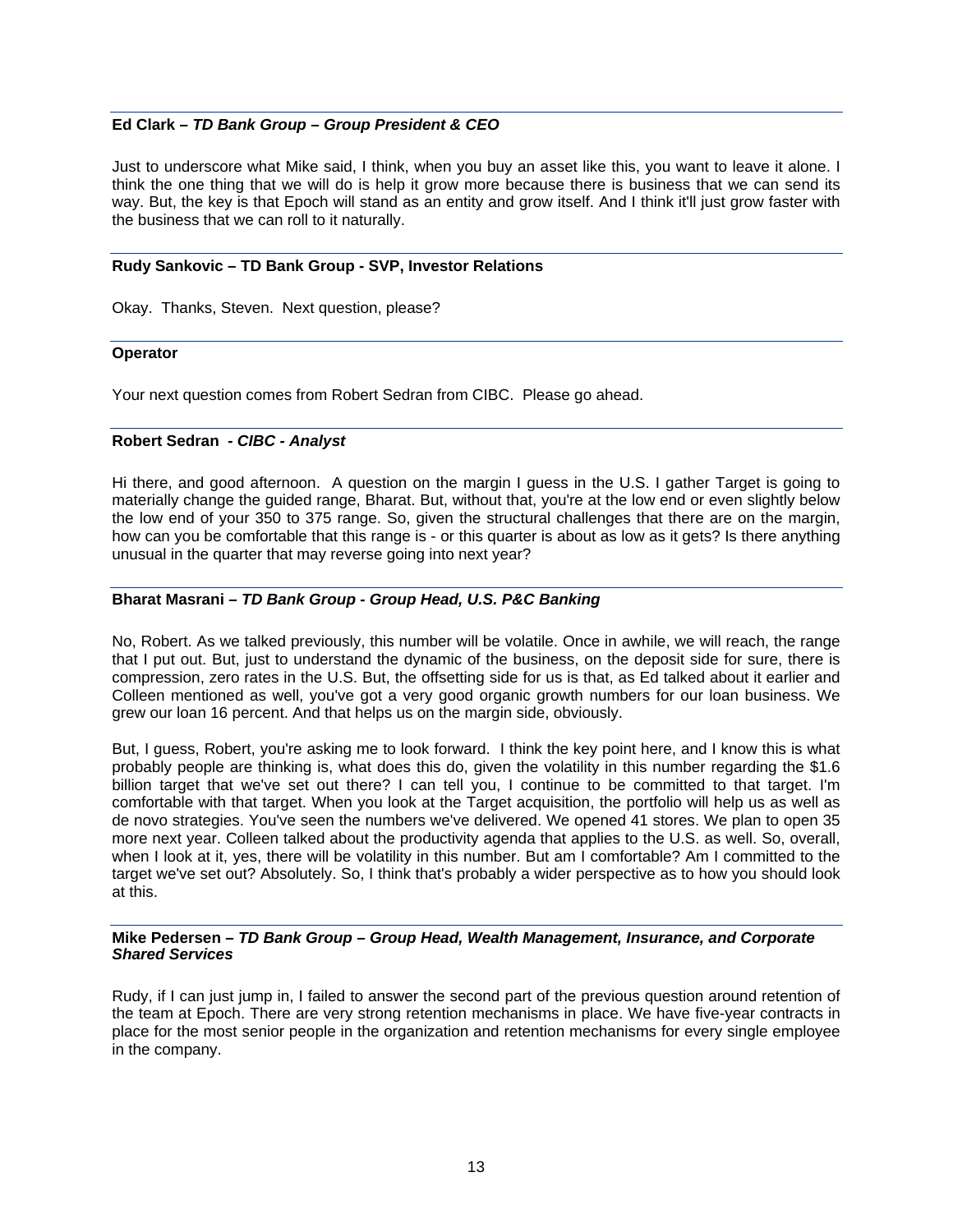### **Rudy Sankovic** *– TD Bank Group - SVP, Investor Relations*

Okay. Thank you. Thanks, Robert. Why don't we get to the next question, please?

#### **Operator**

Your next question comes from Brad Smith from Stonecap Securities. Please go ahead.

#### **Brad Smith** *- Stonecap Securities - Analyst*

Yes, thank you. I just had a quick question. I think, in the MD&A around the U.S. banking unit, there's some mention of securities gains in the quarter. And of course, when I look at the non-interest income, there's quite a significant increase in securities gains. Can you quantify that in the U.S. P&C bank?

#### **Bharat Masrani – TD Bank Group - Group Head, U.S. P&C Banking**

I don't think we've come out exactly what those numbers are on a regular basis. I don't think it'd be appropriate for me to get and try and reconcile every dollar there. But, I think the bigger perspective for you to understand, Brad, on this is that we do manage our balance sheet. You're well aware as to how we do that. Given the rate environment, our duration strategy requires us sometimes to trigger security gains because that's how we manage our balance sheet, including how we tractor within our U.S. business. In addition, as you are probably aware, under Basel III, there will be capital volatility because of the unrealized gains as to how they're treated under Basel III. So, it also makes sense for us to make sure that these capital benefits we have do indeed become firm under Basel III. So, there is an overall strategy here that we are following. And I think that's the best way to give you that perspective. And we will continue to do so until this rate environment forces us there, because that is part of our overall strategy to manage our U.S. balance sheet.

### **Brad Smith** *- Stonecap Securities - Analyst*

Thanks, Bharat. Just in the September 30th filing for the operating company, there was a \$42 million securities gain. Would the amount in the segment be larger than that?

### **Bharat Masrani – TD Bank Group - Group Head, U.S. P&C Banking**

I can't comment on that. Maybe Colleen can help there.

#### **Colleen Johnston** *– TD Bank Group – CFO & Group Head, Finance*

Yeah, that's about the right number for the quarter, Brad.

### **Brad Smith** *- Stonecap Securities - Analyst*

Thank you very much.

#### **Rudy Sankovic** *– TD Bank Group - SVP, Investor Relations*

Thanks, Brad. Next question, please?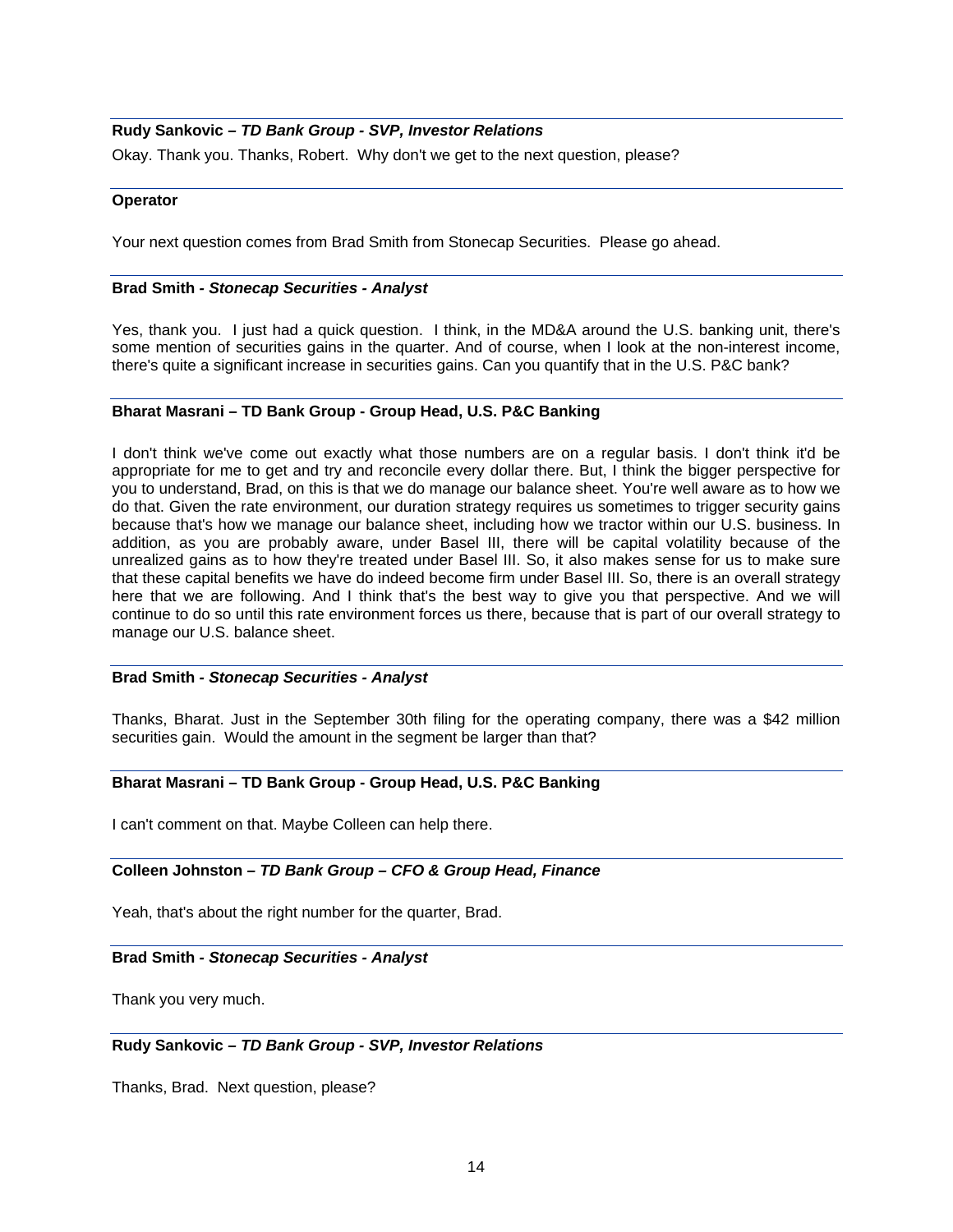### **Operator**

Your next question comes from Peter Routledge from National Bank Financial. Please go ahead.

#### **Peter Routledge –** *National Bank Financial - Analyst*

Hi. A question for Ed. It's not about acquisitions you'll be glad to know. But, it's sort of the flipside of it. There is certainly some concern about acquisitions. It's reflected I think in the share price the last month or two. Why not go the other way? Why not announce 2 percent normal course issuer bid, like some of your peers have done? Failing that, why not just stop the 1 percent drip discount? Outside a large transaction at some point in the future, why not actively try to keep share count level?

### **Ed Clark** *– TD Bank Group – Group President & CEO*

I think the simple answer, what I have said, and it may well be that we're approaching the point where we'll have to solidify our capital strategy. I think we haven't yet heard what the national SIFI charge is going to be, what the timeframe for implementing it is. And so, what we basically said and as mentioned earlier, we haven't heard what the U.S. holding company rules are going to be, although, as I say, we don't anticipate that would have an impact on us. So, I think, at this point, we've been in capital accumulation mode and said we would address the issue after that once we did.

I think the other thing is that, so far, we have been blessed, where we can redeploy excess capital at well above our cost of equity. Many banks are not in that position. And so, buying back their shares is the only alternative that they have. But, if you look at the MBNA deal, you look at the Target deal, and you look at those deals, those are spectacular deals for the shareholders. So, you always have to sit there and say, "If you happen to be strategically positioned where you can create economic profit for your shareholders," you always pause and say, "Well, do I want to give it away and destroy value by buying at a lower return to the shareholders than taking advantage of these small opportunities that seem to be coming our way?"

### **Peter Routledge –** *National Bank Financial - Analyst*

Okay. Thanks.

## **Rudy Sankovic** *– TD Bank Group - SVP, Investor Relations*

Great. Thanks, Peter. Next question, please?

#### **Operator**

Your next question comes from Gabriel Dechaine from Credit Suisse. Please go ahead.

#### **Gabriel Dechaine** *- Credit Suisse - Analyst*

Just a question on the Canadian margin. You've got, the margin, excluding MBNA, down three basis points. Does that three basis points include any positive credit mark that was on the MBNA transaction? I mean, I think it was about four or five basis point impact from that this quarter.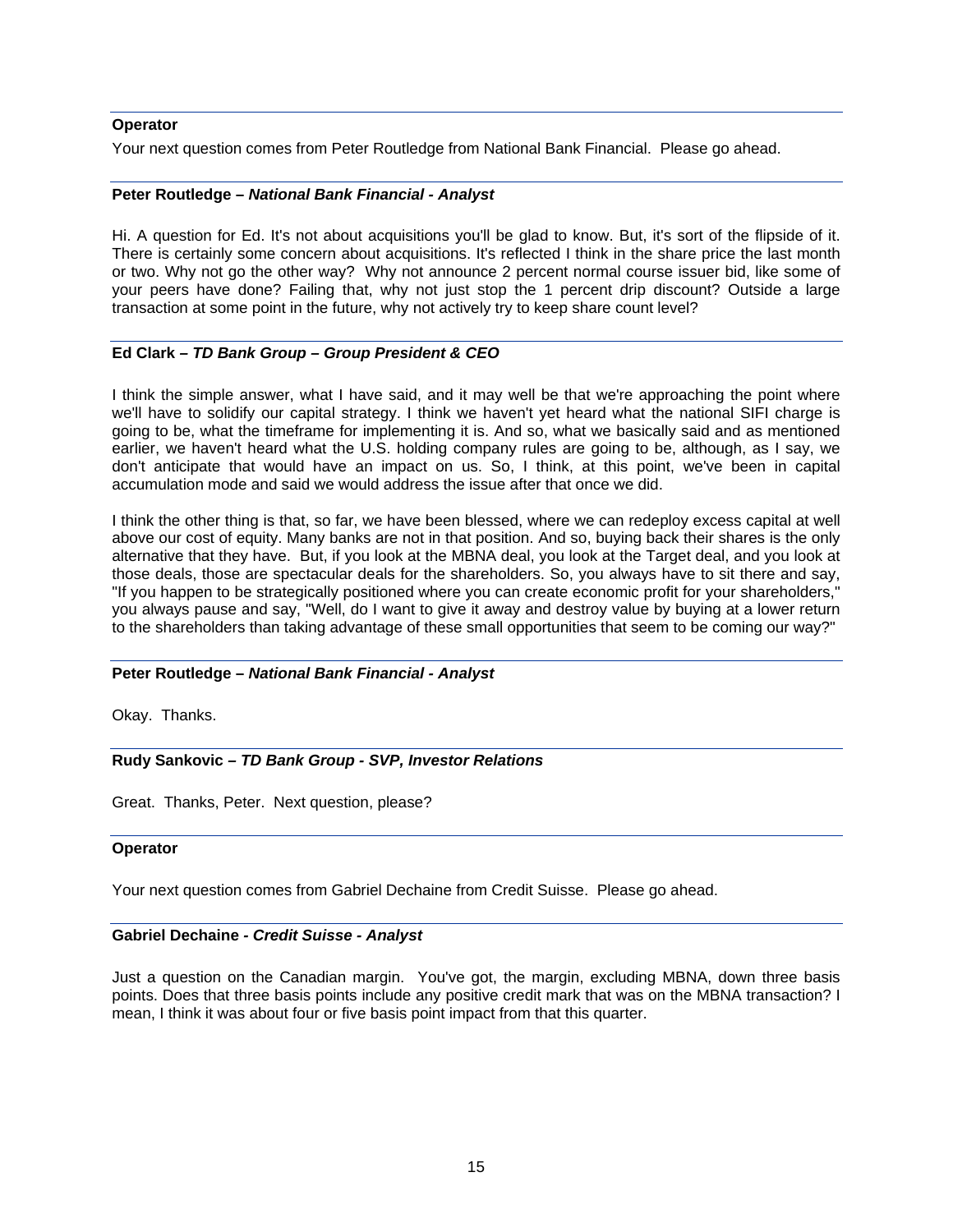#### **Tim Hockey – TD Bank Group – Group Head, Canadian Banking, Auto Finance, and Credit Cards**

Yeah, no, this quarter, it's about net neutral. The breakdown of the three basis points was, call it a little over a third being the deposit margins, about a third of that being reduction in the amount of real estate breakage cost, and then the rest is sort of mixed.

#### **Gabriel Dechaine** *- Credit Suisse - Analyst*

So when it says, "excluding MBNA", it also excludes any positive impact from the credit mark. Is that right?

## **Tim Hockey – TD Bank Group – Group Head, Canadian Banking, Auto Finance, and Credit Cards**

True.

#### **Gabriel Dechaine** *- Credit Suisse - Analyst*

Okay. Now, people ask you this every quarter basically. But, what's your plan to stabilize the margin in 2013, or is this quarter basically what we should expect?

#### **Tim Hockey – TD Bank Group – Group Head, Canadian Banking, Auto Finance, and Credit Cards**

Well, given I can't actually stabilize or increase the level of absolute interest rates, it's going to be a little difficult to stabilize margins. But, that's I think our story in the past and going forward that we are impacted by the absolute low level and protracted low level of interest rate.

### **Gabriel Dechaine** *- Credit Suisse - Analyst*

Okay. And then last one for Ed, just a big picture, loan growth in Canada's still pretty strong. If it does continue, and I know housing prices started to show some weakness. But, if mortgage rates and mortgage growth and consumer leverage keeps going at a pretty healthy clip, what would the likelihood of OSFI implementing the countercyclical buffer be? Do you have any thoughts on that?

### **Ed Clark** *– TD Bank Group – Group President & CEO*

I don't. This is dangerous territory. But, I would be surprised at that. I think it's becoming quite clear that Canada is well in the lead of implementing Basel III versus all the other major jurisdictions in the world. I think, if the housing market reheated up, then I think the government would say, "Is there other nonmonetary policy rules that they can do to continue to tighten down on it?"

But, I think, right now, that's a question for a year from now and not for now. I think for now, people that were trying to step back and say, "Well, what has been the impact of the rule changes? And how much of it is flowing through? How much is still to go through?" And I think there're going to be no action for awhile would be my view.

## **Gabriel Dechaine** *- Credit Suisse - Analyst*

Okay. Thank you.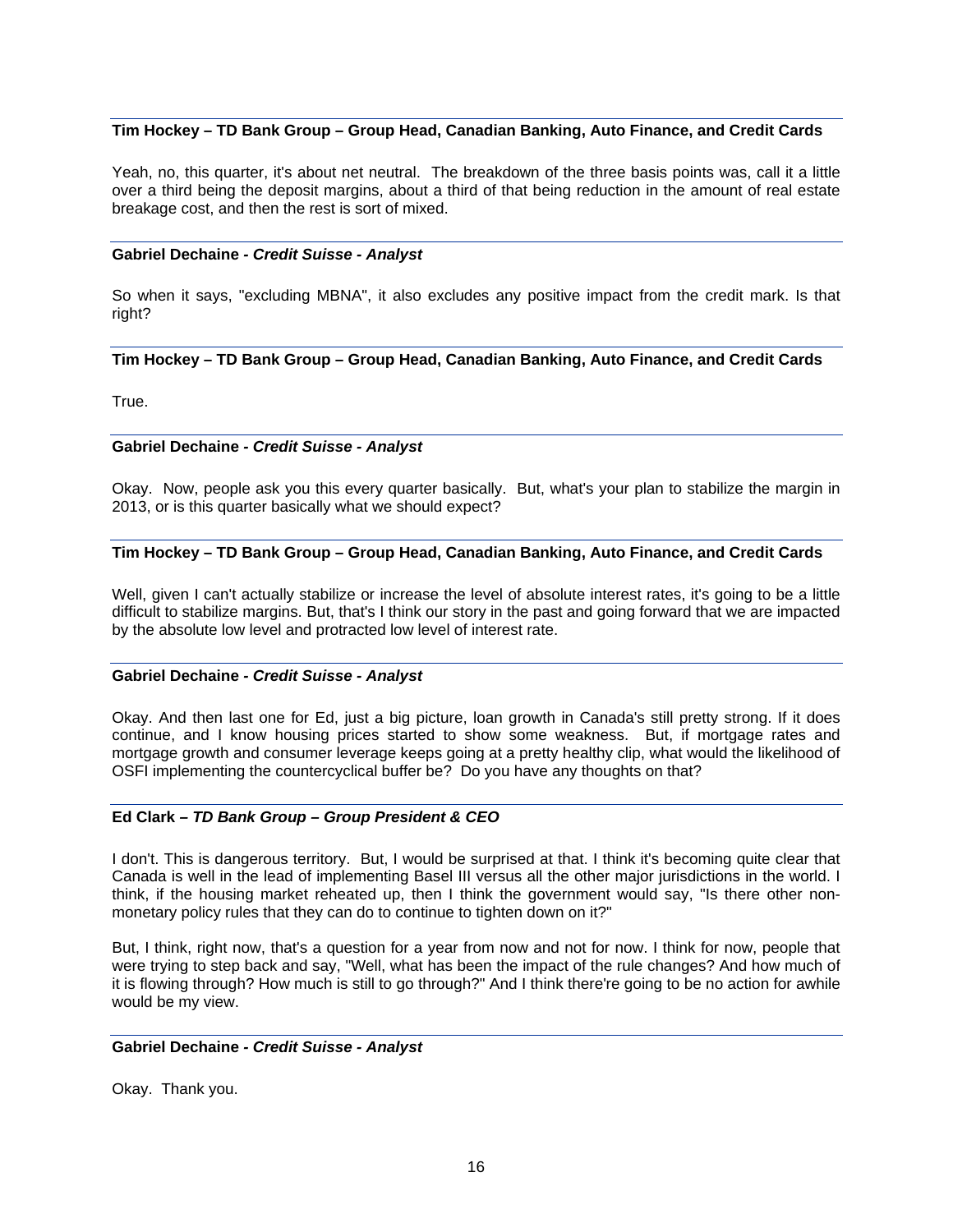## **Rudy Sankovic** *– TD Bank Group - SVP, Investor Relations*

Thanks, Gabriel. Next question, please?

### **Operator**

Your next question comes from Sumit Malhotra from Macquarie Capital. Please go ahead.

#### **Sumit Malhotra** *- Macquarie Capital Markets - Analyst*

Good afternoon. First, for Colleen, just on your comment in your prepared remarks about the Canadian banking margin, did you say the adjustment from Q4 to Q1, sorry, not the adjustment - the decline would be seven basis points strictly on the reversal of the MBNA credit mark?

### **Colleen Johnston** *– TD Bank Group – CFO & Group Head, Finance*

So, partially, Sumit, on that, on the fact that we will not have another credit mark in Q1 and partially then just ongoing margin compression because, obviously, starting next year, we'll be just publishing the margin on the--on a basis including MBNA. So, we just wanted to caution so it wasn't a surprise when you came along to Q1 to see that you'll have both effects.

#### **Sumit Malhotra** *- Macquarie Capital Markets - Analyst*

So, that's helpful. The aggregate decline would be seven. And then from that level, all else equal, it would be in the range that Tim has talked about in previous quarters, which is something like two basis points a quarter, all else equal.

### **Colleen Johnston** *– TD Bank Group – CFO & Group Head, Finance*

Yeah, that's right. I'll ask Tim to confirm. But, yeah, that's exactly right.

### **Sumit Malhotra** *- Macquarie Capital Markets - Analyst*

Okay.

### **Tim Hockey – TD Bank Group – Group Head, Canadian Banking, Auto Finance, and Credit Cards**

Yep, you've got the math right.

#### **Sumit Malhotra** *- Macquarie Capital Markets - Analyst*

Okay. Thank you. And then just over to the U.S., the Bank has made references over the last couple of years since you did the FDIC and South Financial Group transactions about the accounting back and forth between net interest income and PCL. This quarter, the 11 basis point decline, are you in a position to help us think through how much of that is what you would consider to be core decline versus how much is accounting because it certainly seems like, in order for margin to get back up into your range before the Target deal, you're counting on some of the accounting noise to go back in your favor, if that's the right way to put it.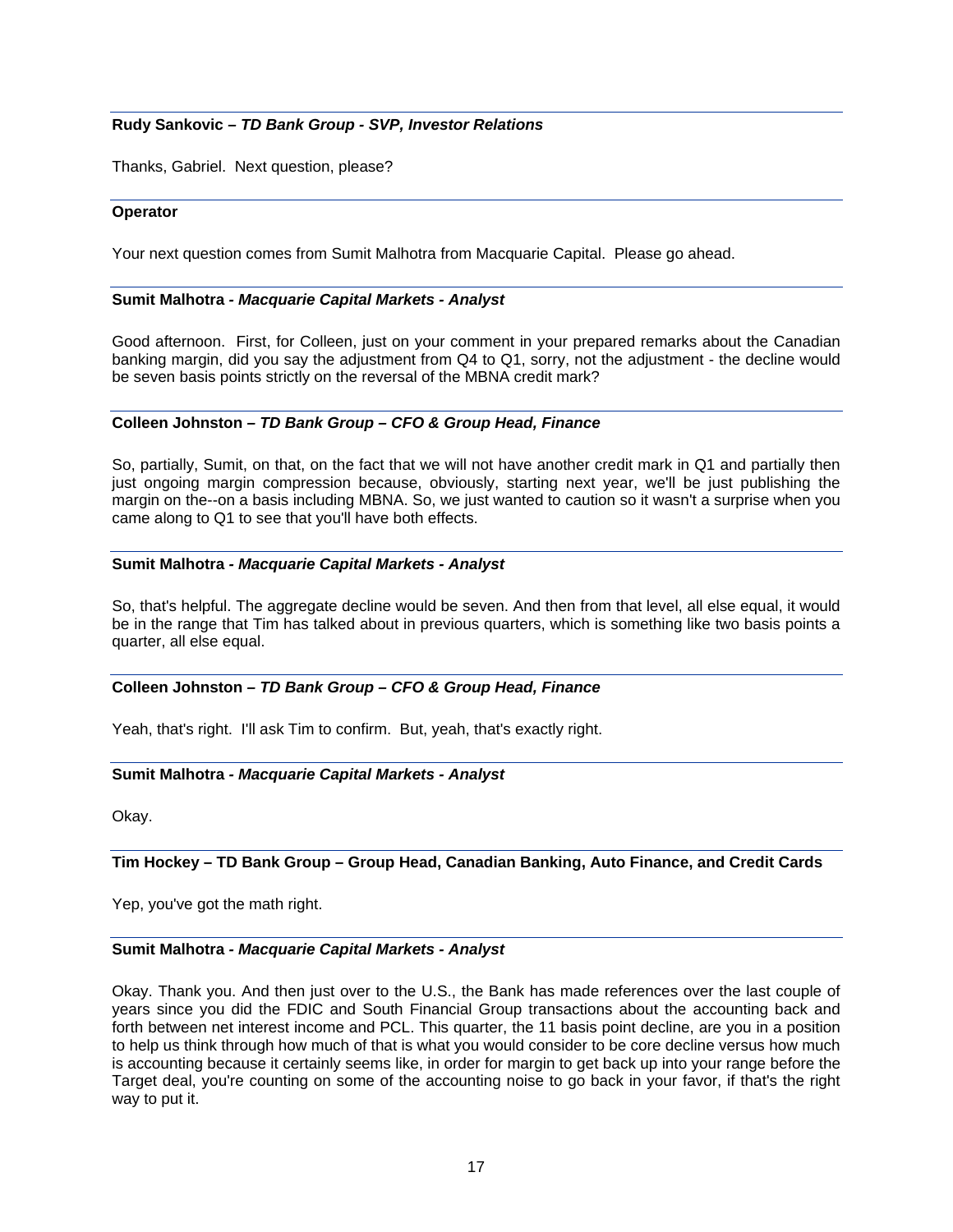## **Colleen Johnston** *– TD Bank Group – CFO & Group Head, Finance*

Sumit, it's Colleen again. I'd say it's about half and half. About half of the decline was accounting related, and half was core margin related. And that, largely due, and this is a broader issue just around accretion generally, which is not necessarily smooth on a quarter-to-quarter basis. So, you will see a little bit of bumpiness because of that effect.

### **Sumit Malhotra** *- Macquarie Capital Markets - Analyst*

And is it right to say that, for margin to actually go up in this business, again prior to Target, that you would need some of that to go the other way?

### **Colleen Johnston** *– TD Bank Group – CFO & Group Head, Finance*

Again, I think that'll over time stabilize. Needless to say, I think that becomes more of a quarter-to-quarter issue. And then I think we'd already referenced the mix issue. And Bharat had commented on that, with the expectation of continuing strong loan growth, the margins on the lending side are thicker than on the deposit side. So, that should actually help us as well. And then Target, I'll provide some guidance as we get closer to close because Target will actually have quite a significant impact on the margin. But, I will help you walk through what that'll do on a line-by-line basis so you can adjust your models.

#### **Sumit Malhotra** *- Macquarie Capital Markets - Analyst*

Thanks for your time.

### **Rudy Sankovic** *– TD Bank Group - SVP, Investor Relations*

Thanks, Sumit. Next question, please?

#### **Operator**

Your next question comes from Mario Mendonca from Canaccord Genuity. Please go ahead.

#### **Mario Mendonca** *- Canaccord Genuity - Analyst*

Just one quick question on expenses for Bharat in the U.S. On an adjusted basis, expenses were down fairly significantly year over year. Now, what I'm having a little difficulty understanding is whether that's just a reflection of how high the expenses were last year or if there was something more specific to what happened this quarter.

## **Bharat Masrani – TD Bank Group - Group Head, U.S. P&C Banking**

No, Mario. It's ongoing expense management. We have been on the productivity agenda for awhile. And we are within the numbers that Colleen talked about for the group as to what you should expect, from a year-over-year perspective. And to keep this in perspective, some of those numbers may seem higher in some quarters for the U.S. business because we do have, new stores and investments that we make. So, that's why, sometimes, you do see those numbers jump around a lot.